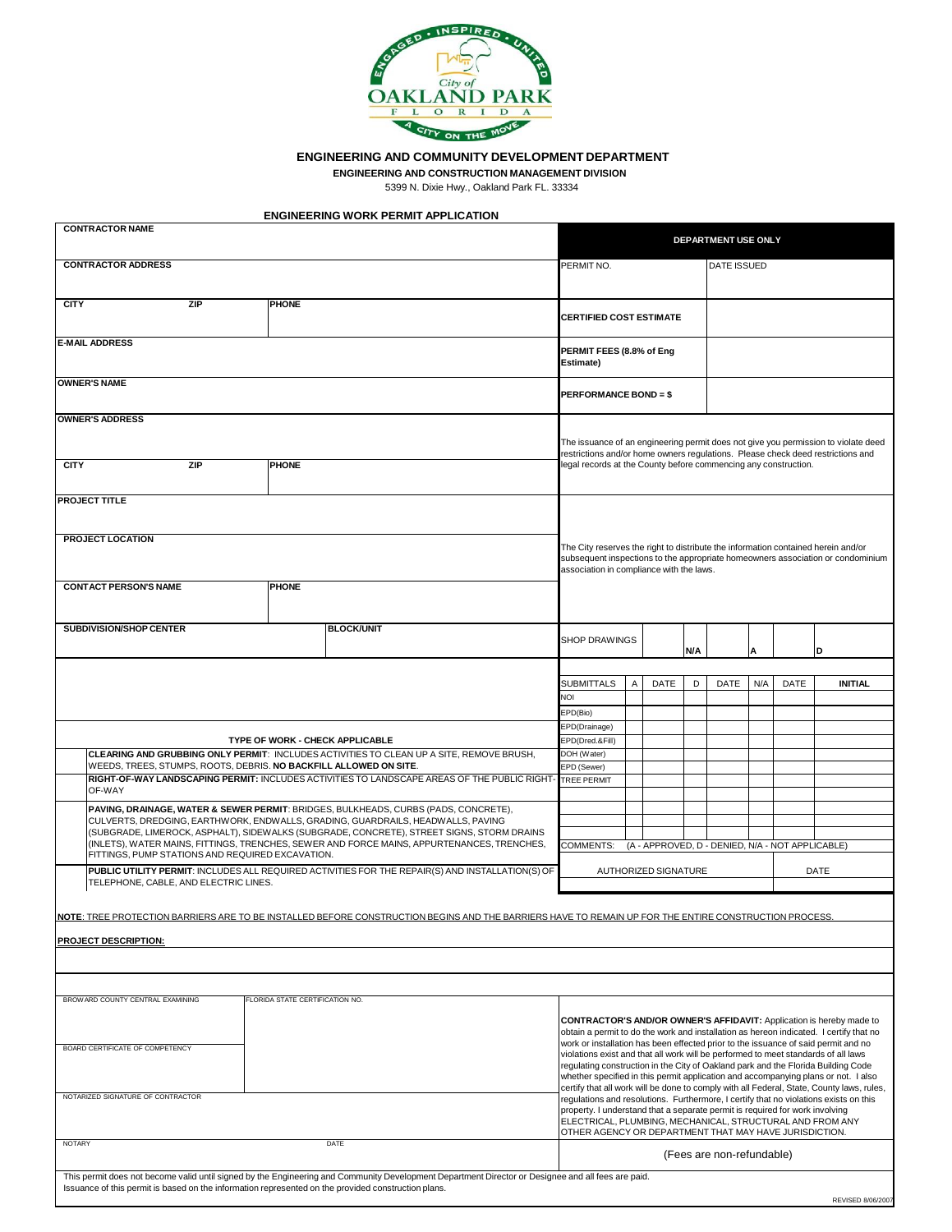# **CITY OF OAKLAND PARK**

ENGINEERING AND COMMUNITY DEVELOPMENT DEPARTMENT

Engineering and Construction Management Division

### **REQUIREMENTS FOR OBTAINING AN ENGINEERING PERMIT**

### **STEP 1**

**Please verify that your permit application package contains all the following applicable items**

(check):  $\checkmark$ 

*Initial Submittals:*

- **Letter of Transmittal**.
- **Permit Application** completely filled out.
- **Three** (3) sets of plans (sheets 11" x 17" size) for review and approvals signed and sealed by the **Engineer of Record** registered in the State of Florida.
- **City of Oakland Park Certified Cost Estimate** attached.

#### *Approval of Plans and Cost Estimate:*

- **Performance Bond** in the form of Letter of Credit, Cash (in the form of a check accompanied by Alternate Security for Cash Form) or Surety Bond.
- **Proof** of approval by all agencies having jurisdiction (EPD, FDOT, SFWMD, etc.).
- Contractor's Certificates of **Competency** and **Insurance**.

#### **STEP 2**

All Engineering permits application submittals, subsequent permit issuance and permit fees must be processed through the Building Division.

**ENGINEERING AND COMMUNITY DEVELOPMENT DEPARTMENT Building Division 5399 N. Dixie Highway, Suite 3. Oakland Park, Fl. 33334 (954) 630-4475** 

#### **STEP 3**

### A **PRE-CONSTRUCTION MEETING** with the Engineering and Construction Management

Division is required prior to securing a permit and commencement of work. Please call **(954)**

**630-4401** to coordinate the pre-construction meeting. The contractor, subcontractors, engineer of record, and the engineer's inspector should be in attendance. The meeting is to be held at the Engineering and Community Development Department conference room located:

**ENGINEERING AND COMMUNITY DEVELOPMENT DEPARTMENT Engineering Division 5399 N. Dixie Highway Oakland Park, Fl. 33334 (954) 630-4484 FAX: (954) 229-0422**

### **THE FOLLOWING IS A BRIEF DESCRIPTION OF PERMIT TYPES:**

### **CONSTRUCTION SITE WORK PERMIT (WITHIN PRIVATE PROPERTY)**

Includes activities to clean up a site, remove brush, weeds, trees, stumps, roots, debris, canal/lake excavation, grading, demucking, shaping canal and lake banks, dry and wet retention areas, cut

& fill. Permit also includes work consisting of on-site drainage, paving & grading, signing & pavement markings.

### **PAVING & DRAINAGE AND WATER & SEWER PERMIT (WITHIN PUBLIC RIGHT OF WAY OR DEDICATED EASEMENT)**

Bridges, bulkheads, curbs (pads, concrete), culverts, dredging, earthwork, endwalls, grading, guardrails, headwalls, paving (subgrade, limerock, asphalt), sidewalks (subgrade, concrete), street signs, storm drains (inlets), water mains, fittings, trenches, sewer and force mains, appurtenances, trenches, fittings, pump stations and required excavation.

### **PUBLIC UTILITY PERMIT**

Includes all required activities for the repair(s) and installation(s) of telephone, cable, gas and electric lines.

### **STEP 4**

### **PROJECT CLOSE-OUT**

Once **ALL** required inspections under assigned permits have been approved, the owner must request in writing (via letter on company letter head) request for release of bond. The following items must be submitted and approved by the Engineering Department before the bond release process can begin:

- 1. Two hard copy as-built signed and sealed by EOR.
- 2. One digital copy as-built
- 3. Absolute Bill of Sales
- 4. All Applicable Easement Form
- 5. Sketch and Legal Description of Easement
- 6. Opinion of Title
- 7. Final Lien Affidavit from Prime and Sub contractors.